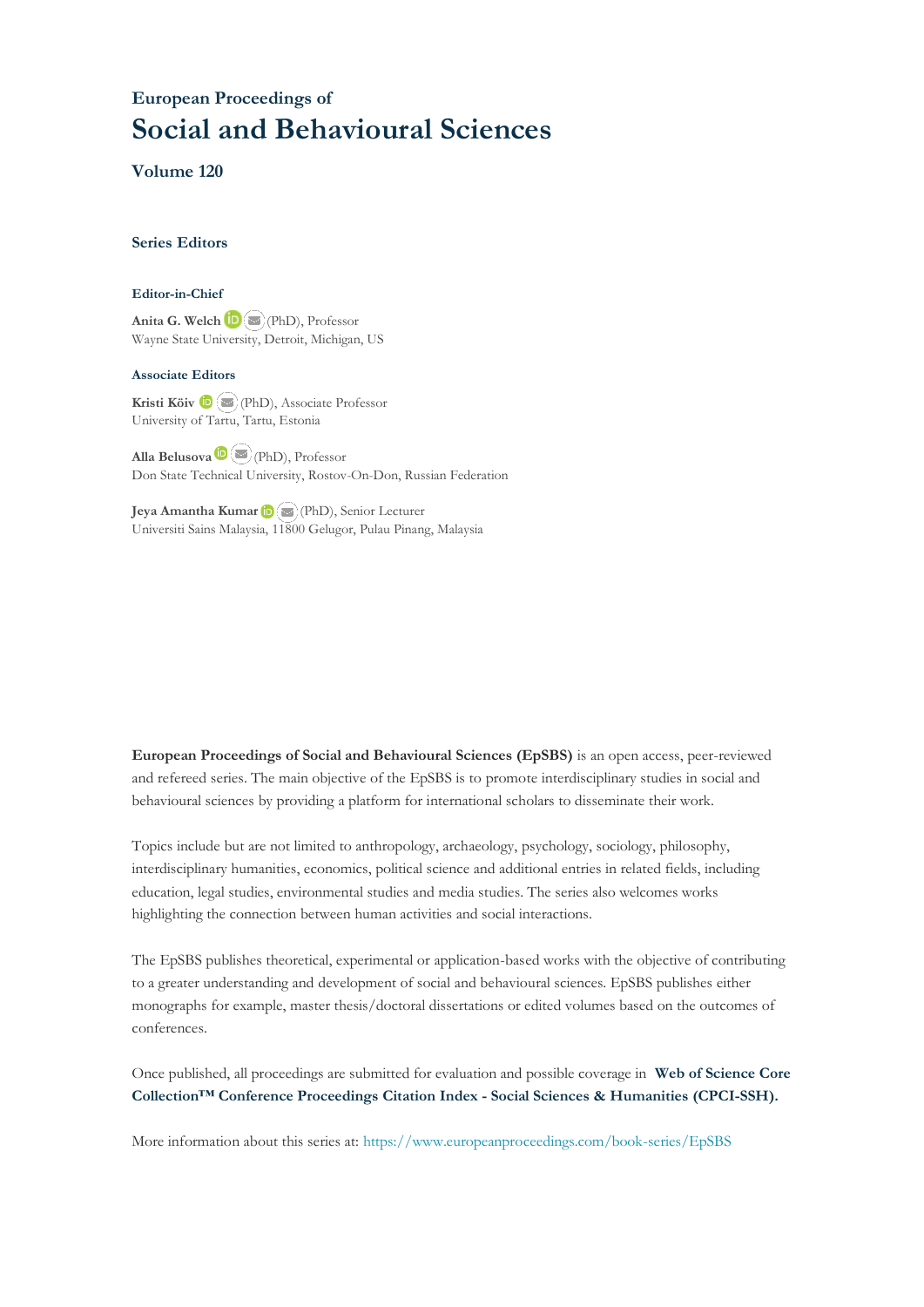# PERISHABLE AND ETERNAL: MYTHOLOGIES AND SOCIAL TECHNOLOGIES OF DIGITAL CIVILIZATION

Selected, peer-reviewed papers from

International Scientific Conference "PERISHABLE AND ETERNAL: Mythologies and Social Technologies of Digital Civilization-2021" (PERAET 2021), 22-23 November 2021, Yaroslav-the-Wise Novgorod State University, Russian Federation

#### Edited by:

D.Ye. Krapchunov **D**, S. A. Malenko **D**, V. O. Shipulin **D**, E. F. Zhukova **D**, A.G. Nekita iD, O. A. Fikhtner iD

#### Editor(s) Affiliation(s):

#### **D. Ye. Krapchunov, Ph.D.**

Acting Director of Institute of Humanities, Yaroslav-the-Wise Novgorod State University, Veliky Novgorod, Russian Federation

#### **S. A. Malenko, Professor, Doctor of Philosophy**

Head of Department of Philosophy, Cultural Studies and Sociology (Yaroslav-the-Wise Novgorod State University, Veliky Novgorod, Russian Federation

#### **V. O. Shipulin, Associate Professor, Ph.D.**

Department of Philosophy, Cultural Studies and Sociology, Yaroslav-the-Wise Novgorod State University, Veliky Novgorod, Russian Federation

#### **E. F. Zhukova, Associate Professor, Candidate of Philological Sciences**

Head of Department of Foreign Languages, Translation and Intercultural Communication, Yaroslav-the-Wise Novgorod State University, Veliky Novgorod, Russian Federation

#### **A. G. Nekita, Professor, Dr.**

Department of Philosophy, Cultural Studies and Sociology, Yaroslav-the-Wise Novgorod State University, Veliky Novgorod, Russian Federation

#### **O. Fikhtner, Doctor of Economics, Associate Professor**

Head of Academic Publishing Development centre of Yaroslav-the-Wise Novgorod State University, Veliky Novgorod, Russian Federation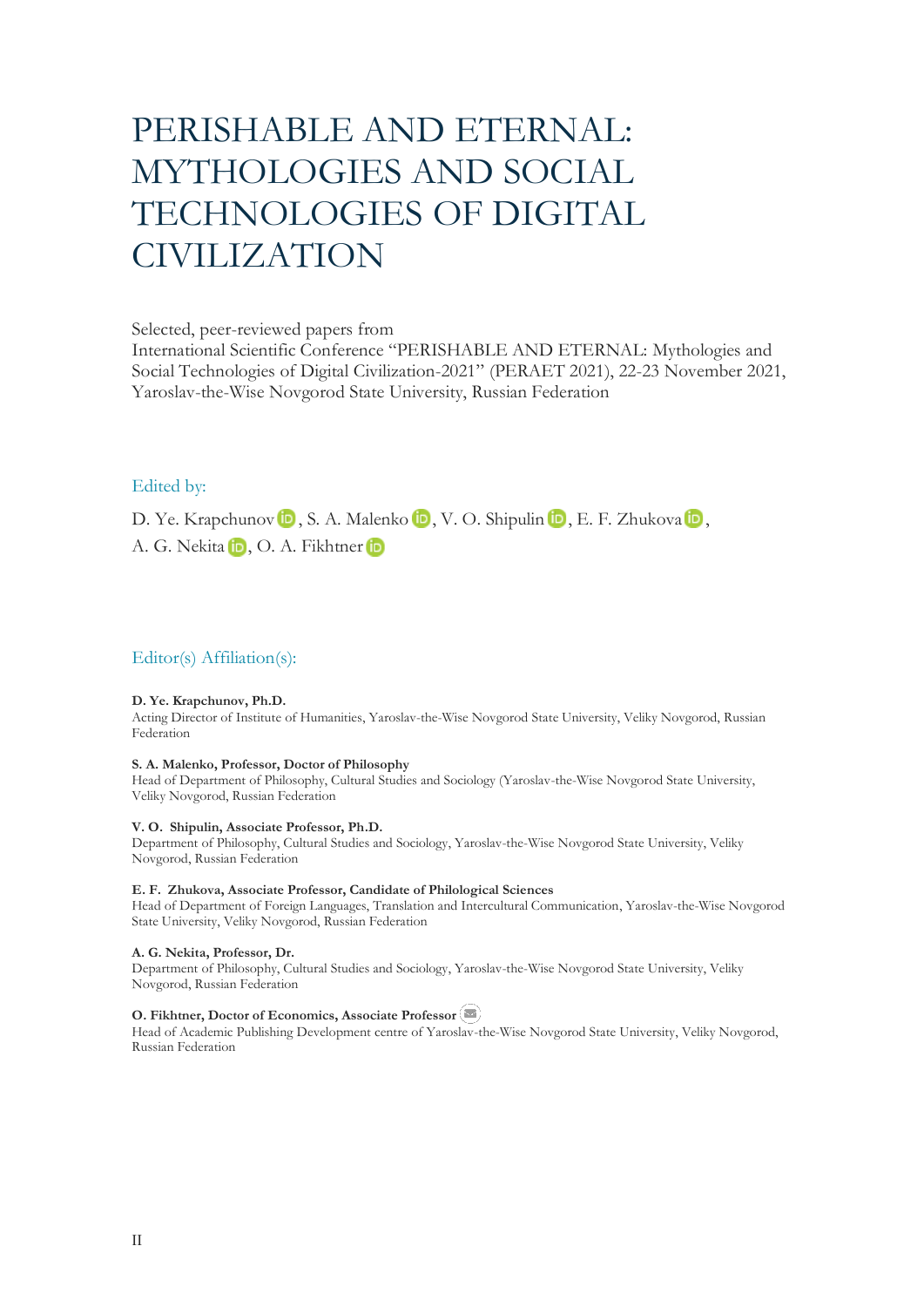

ISSN: 2357-1330 (online)

European Proceedings of Social and Behavioural Sciences

ISBN: 978-1-80296-119-5 (e-book)

PERISHABLE AND ETERNAL: MYTHOLOGIES AND SOCIAL TECHNOLOGIES OF DIGITAL CIVILIZATION

[https://doi.org/10.15405/epsbs\(2357-1330\).2021.12.3](https://doi.org/10.15405/epsbs(2357-1330).2021.12.3)

 $\overline{G}$   $\overline{O}$   $\overline{O}$ © The Editor(s) and The Author(s) 2021. This is an open access book distributed under the Creative Commons CC License BY-NC-ND 4.0. Unported License, permitting all non-commercial use, distribution, and reproduction in  $\overline{ND}$ any medium, provided the original work is properly cited.

This book is published by the registered company European Publisher Ltd. which is registered under the ISO London Limited. The registered company address is: 293 Green Lanes, Palmers Green, London, United Kingdom, N13 4XS Reg. Number: 9219513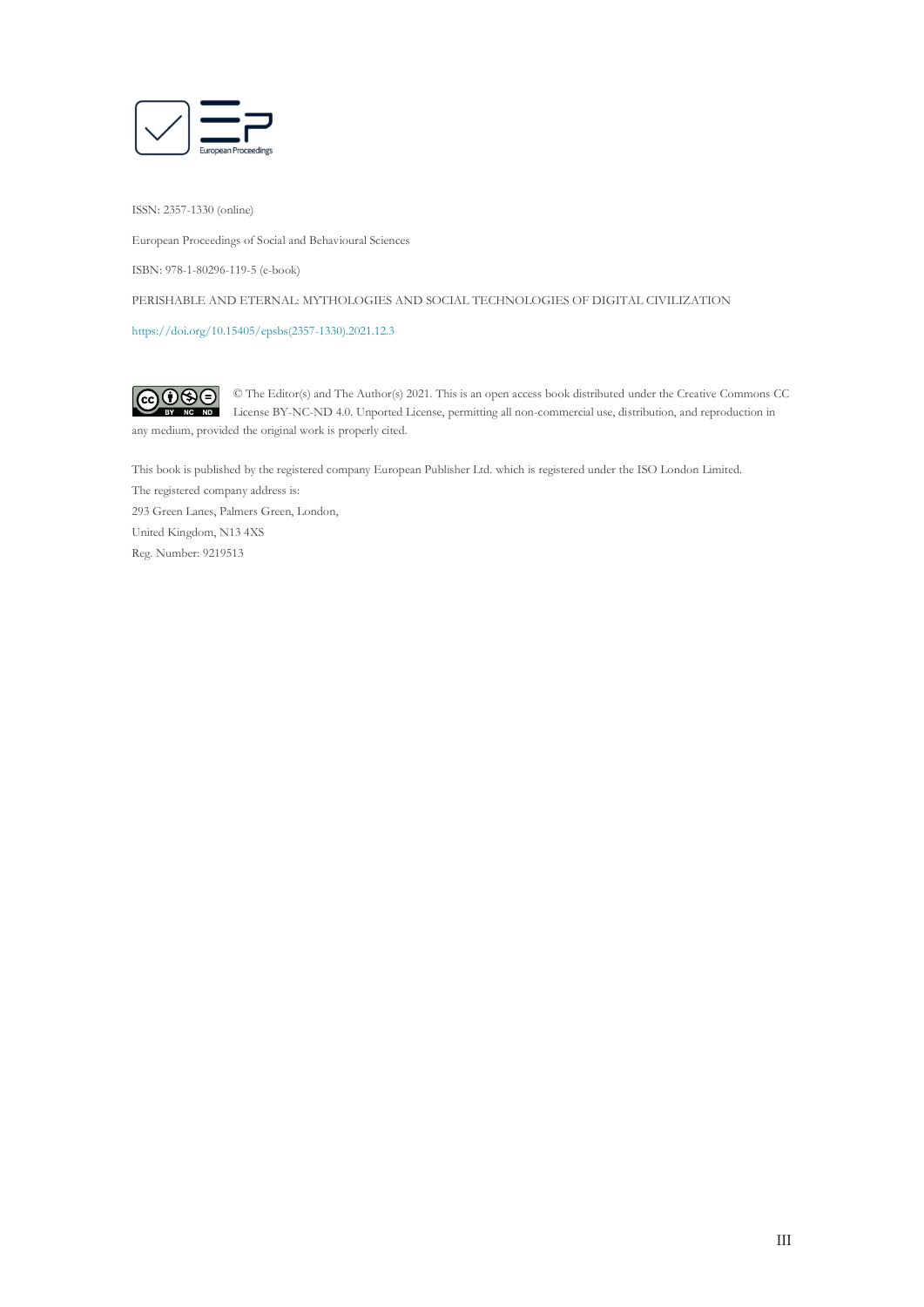## **Preface**

The proceedings presented to your attention include selected and peer-reviewed papers from International Scientific Conference "PERISHABLE AND ETERNAL: Mythologies and Social Technologies of Digital Civilization-2021" (PERAET 2021), which was held on 22-23 November 2021, in Yaroslav-the-Wise Novgorod State University, Veliky Novgorod, Russian Federation.

The purpose of the conference was to unite the efforts of specialists in various fields of modern knowledge about man and society to study the origins, current state and prospects of digital civilization, as well as related anthropological expectations and scenarios of their mythologization in the context of global problems and challenges of the time.

The conference had become a platform for sharing experience and combining research efforts of scholars studying theoretical and applied issues of the humanities.

The conference included plenary sessions and seven sections that covered the following areas: Image, word, number: language and literature in the context of digitalization; Language and cross-cultural communication: from traditional to digital contexts; Mythologies of the digital world: social, cultural, and political aspects; Geopolitics in modern media mythologies; Digital pedagogy as a social technology; Culture and art in the mazes of digital mythologies; Digitalization as a factor of transformation of identity models.

197 reports were presented, of which 117 were taken to publish in this volume. The international palette was represented by researchers from Russia, Belarus, Kazakhstan, Germany, Poland, Turkey, Italy, China, Sweden, Ukraine.

The following notes summarize the review and publication process.

- Articles are accepted for publication by the conference mail in a timely manner, representing completed research work that meets the stated requirements.
- All articles submitted for consideration are reviewed in accordance with the standards of editorial ethics, consistent with international practice of editing, reviewing, publishing and authorship of scientific publications and the recommendations of the Committee of Publication Ethics – COPE.
- Plagiarism, improper borrowing, attempts to circumvent plagiarism detection, verbatim copying and paraphrasing of one's own works (self-plagiarism) without proper justification, copyright infringement are considered as unacceptable practices.
- Original works are accepted for publication that have not been previously published in other publications in their current or similar form; they are not under consideration in the editions of other publications. Materials of a low scientific level are not accepted for publication.
- The materials submitted for publication are reviewed. Articles are peer-reviewed according to the simple blind peer-reviewing scheme (the reviewer knows the author, the author of the article does not have information about the reviewer). The reviewer has a PhD in the field and is a recognized specialist in this field.

The process of reviewing articles was strict and multi-stage. To estimate the level of incorrect borrowing, the Antiplagiat system developed in the center of Skolkovo was used. Each article was subjected to double blind review. The number of filed articles was 197 pcs, of which 117 were taken to the publication, which is 59%. This indicator indicates a high level of work taken into consideration. Review Procedure, Technical criteria, Completeness and correct design of links, The relevance and quality of illustrations and tables, Lack of speech and logical errors, adherence to a scientific style., Content criteria, Correspondence of the title and abstract of the article to its content, Relevance of the topic and novelty of work, Compliance of the methods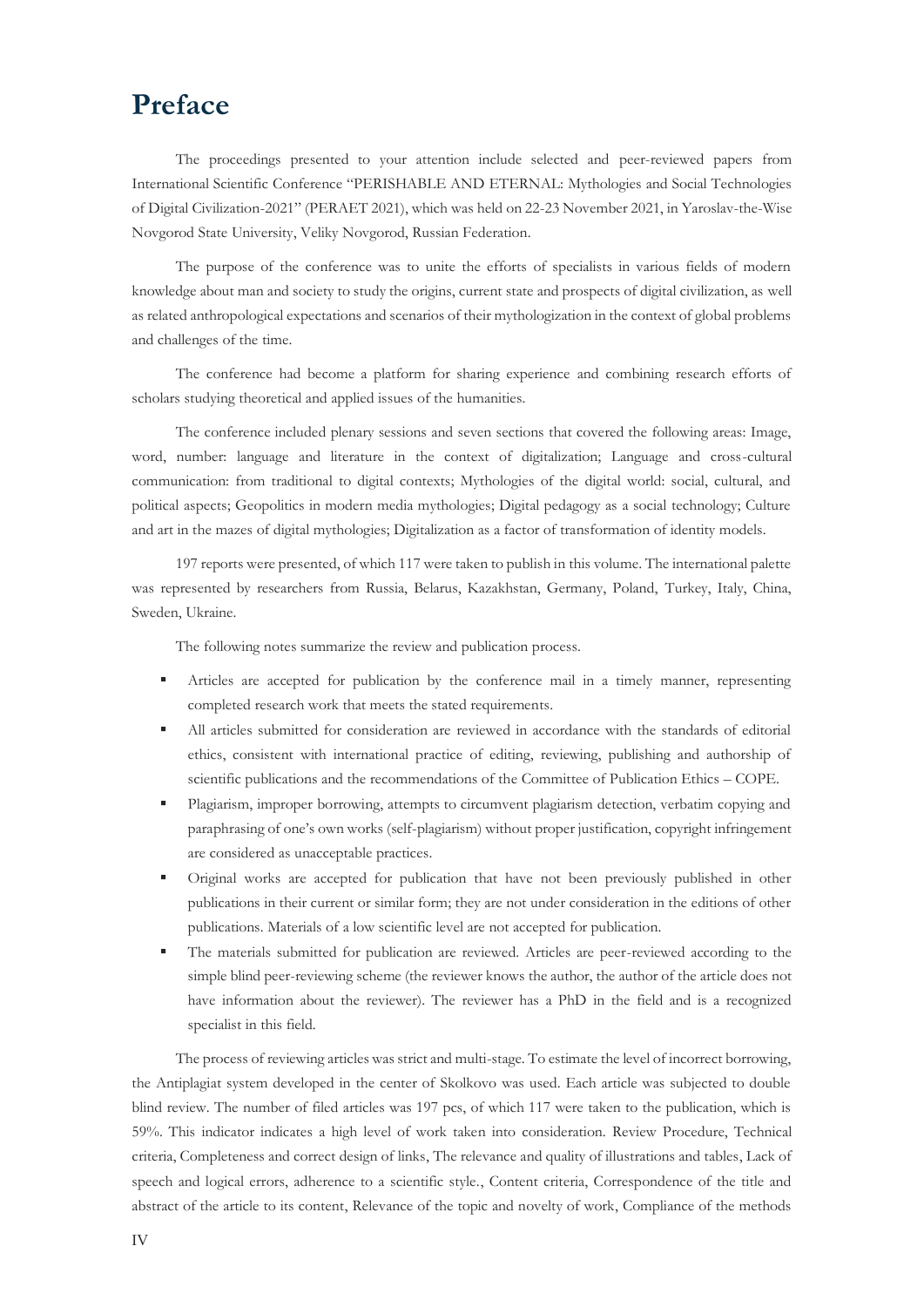used to the problem, Completeness and correctness of the presentation of practical and experimental material, The credibility of the submission of research results. Based on the review, a decision is made to publish the article. In case of refusal to publish the article, the editorial board sends the author a reasoned refusal.

The Chairman and members of the Conference Program Committee express sincere appreciation to all the organizers and participants of the conference.

2 October, 2021

#### **A. B. Efremenkov, D. Ye. Krapchunov, S. A. Malenko**

Yaroslav-the-Wise Novgorod State University, Veliky Novgorod, Russian Federation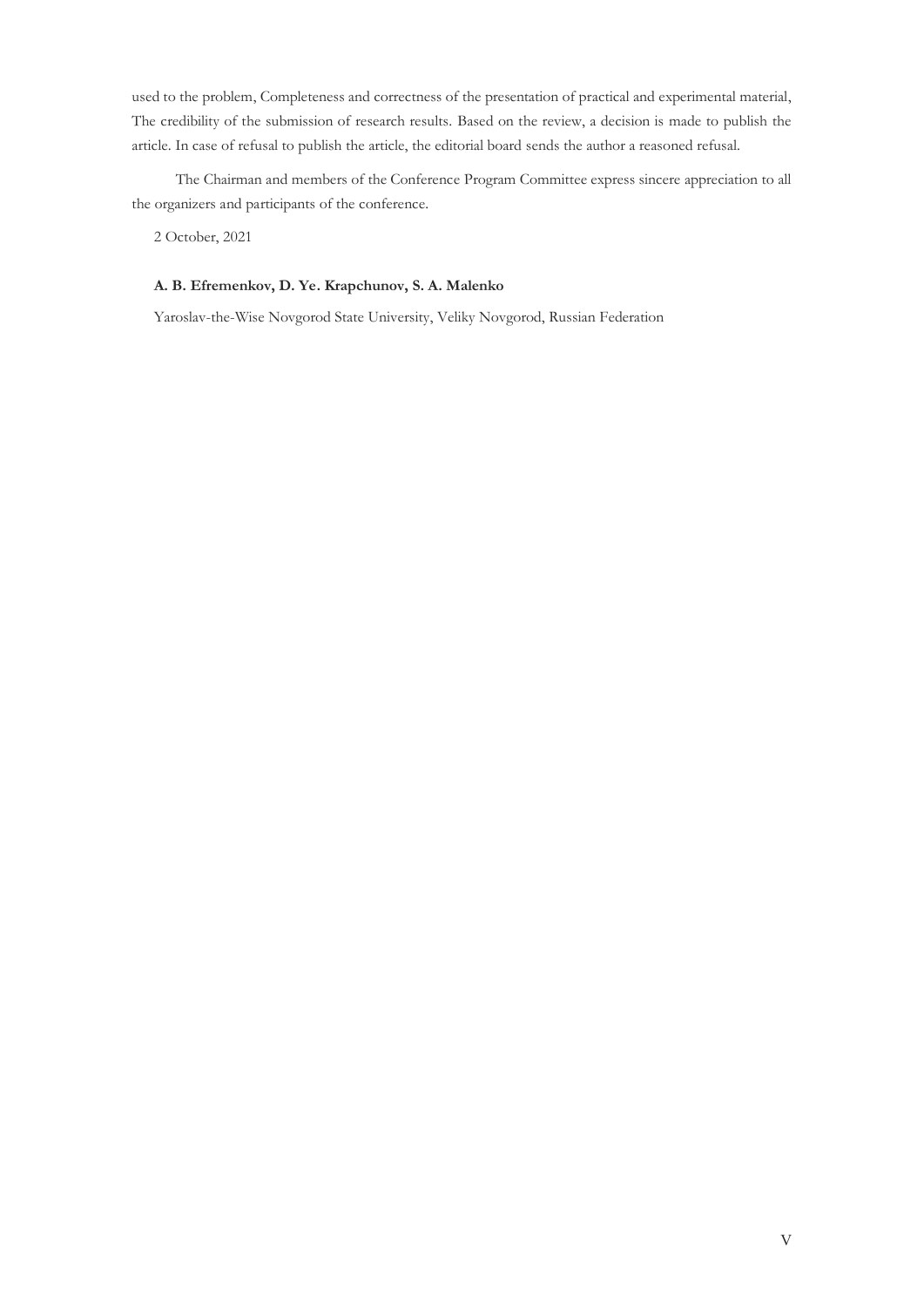## **Chairs**

A. B. Efremenkov, Associate Professor, Doctor,

*Chair of the International Program Committee, Vice Rector for Scientific Research and Innovative Activities of* 

*Yaroslav-the-Wise Novgorod State University, Yaroslav-the-Wise Novgorod State University (Veliky Novgorod,* 

*Russian Federation*

D. Ye. Krapchunov, Ph.D.

*Chair of the Organizing Committee, Acting Director of Institute of Humanities, Veliky Novgorod,* 

*Russian Federation*

S. A. Malenko, Prof., Dr.,

*Vice-chairperson of the Organizing Committee, Head of Department of Philosophy, Cultural Studies and Sociology, Veliky Novgorod, Russian Federation*

## **International Scientific/Editorial Committee Members**

- Duman Kusbekov PhD, Dean of the Faculty of Philosophy and Psychology, Karaganda State University. academician E. A. Buketov, Karaganda, Kazakhstan)
- Cristina Cabras Associate Professor in Social Psychology, University of Cagliari, Italy
- Kai-Yuan Cheng Professor, Institute of Philosophy of Mind and Cognition, National Yang-Ming University, Taiwan)
- O. Leshchak Professor, Dr. Jan Kokhanowski University, Kielce, Poland
- N.A. Lukyanova Associate Professor, Dr., Tomsk, Russian Federation
- Mirian Agus PhD, University of Cagliari, Cagliari, Italy
- Nebi Mehdiev Professor, Dr., Edirne, Turkey
- O. V. Nikitin Professor, Dr., Moscow, Russian Federation
- Paola Choni Associate Professor, PhD, Director of the Italian Institute of Culture in St. Petersburg, Russia
- V. V. Paterykina Professor, Dr., Luhansk State Academy of Culture and Arts named after M. Matusovsky", Luhansk
- O. N. Prokhorova Professor, Dr. (Belgorod, Russian Federation);
- Saltanat Abildina Professor, Dr., Head of the Department of Pedagogy and Methods of Primary Education, Karaganda State University. academician E. A. Buketov, Karaganda, Kazakhstan
- Shara Mazhitaeva Professor, Dr., Karaganda State University. academician E. A. Buketov, Karaganda, Kazakhstan
- Yu.V. Sineokaya Professor, Dr., Russian Academy of Sciences, Moscow, Russian Federation
- Szu-Ting Chen PhD, Professor and Director, Institute of Philosophy, National Tsing Hua University, Taiwan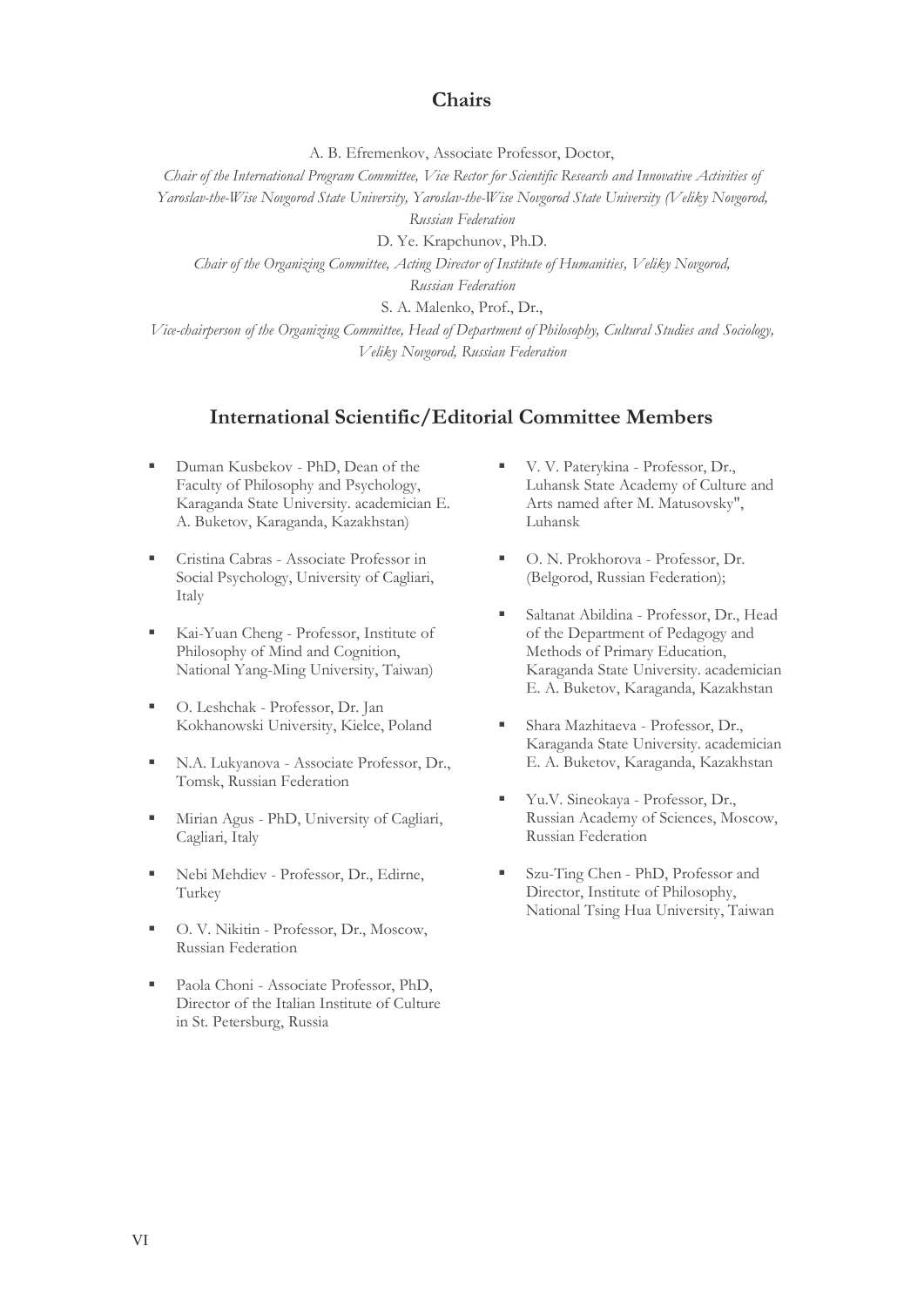## **Organizing Committee Members**

- Nekita A. G. Professor, Dr., Yaroslav-the-Wise Novgorod State University, Veliky Novgorod, Russian Federation
- Spornik A. P. Associate Professor, PhD, Yaroslav-the-Wise Novgorod State University, Veliky Novgorod, Russian Federation
- Shipulin V. O. Associate Professor, PhD, Yaroslav-the-Wise Novgorod State University, Veliky Novgorod, Russian Federation
- Zhukova E. F. Associate Professor, PhD, Head of Department of Foreign Languages, Translation and Intercultural Communication, Yaroslav-the-Wise Novgorod State University, Veliky Novgorod, Russian Federation
- Kulakova E. A. Associate Professor, PhD, Yaroslav-the-Wise Novgorod State University, Veliky Novgorod, Russian Federation
- Stanevich S. V. Associate Professor, PhD, Yaroslav-the-Wise Novgorod State University, Veliky Novgorod, Russian Federation
- Bazikyan S. A. Associate Professor, PhD, Yaroslav-the-Wise Novgorod State University, Veliky Novgorod, Russian Federation
- Makarov V. I. Associate Professor, PhD, Yaroslav-the-Wise Novgorod State University, Veliky Novgorod, Russian Federation
- Morozov E. V. Associate Professor, PhD, Yaroslav-the-Wise Novgorod State University, Veliky Novgorod, Russian Federation
- Fikhtner O. A. Dr., Associate Professor, Yaroslav-the-Wise Novgorod State University, Veliky Novgorod, Russian Federation

## **Plenary Speakers**

#### **Politicization of a Mediatized Cultural Incident**

Bykova Elena Professor, Doctor of Philology, Saint Petersburg State University, Russian Federation

#### **Digital Competence of University Teachers: Self-Perception of Teaching Skill in Digital Environment**

#### Noskova Antonina

Professor, PhD, Moscow State Institute of International Relations, Russian Federation

#### **The Subject Field of Digital Pedagogy: Discussions and Problems**

Gryaznova Elena Professor, Doctor for Philosophical Sciences, Minin Nizhny Novgorod State Pedagogical University, Russian Federation

#### **Pandemic of Viral Information as a Problem of Modern Civilization**

Ivanishcheva Olga Professor, Doctor of Philology, Murmansk Arctic State University, Russian Federation

#### **How is Visual Ecology Possible in a Technical Environment?**

Savchuk Valery Professor, Doctor of Philosophy, St. Petersburg State University, Russian Federation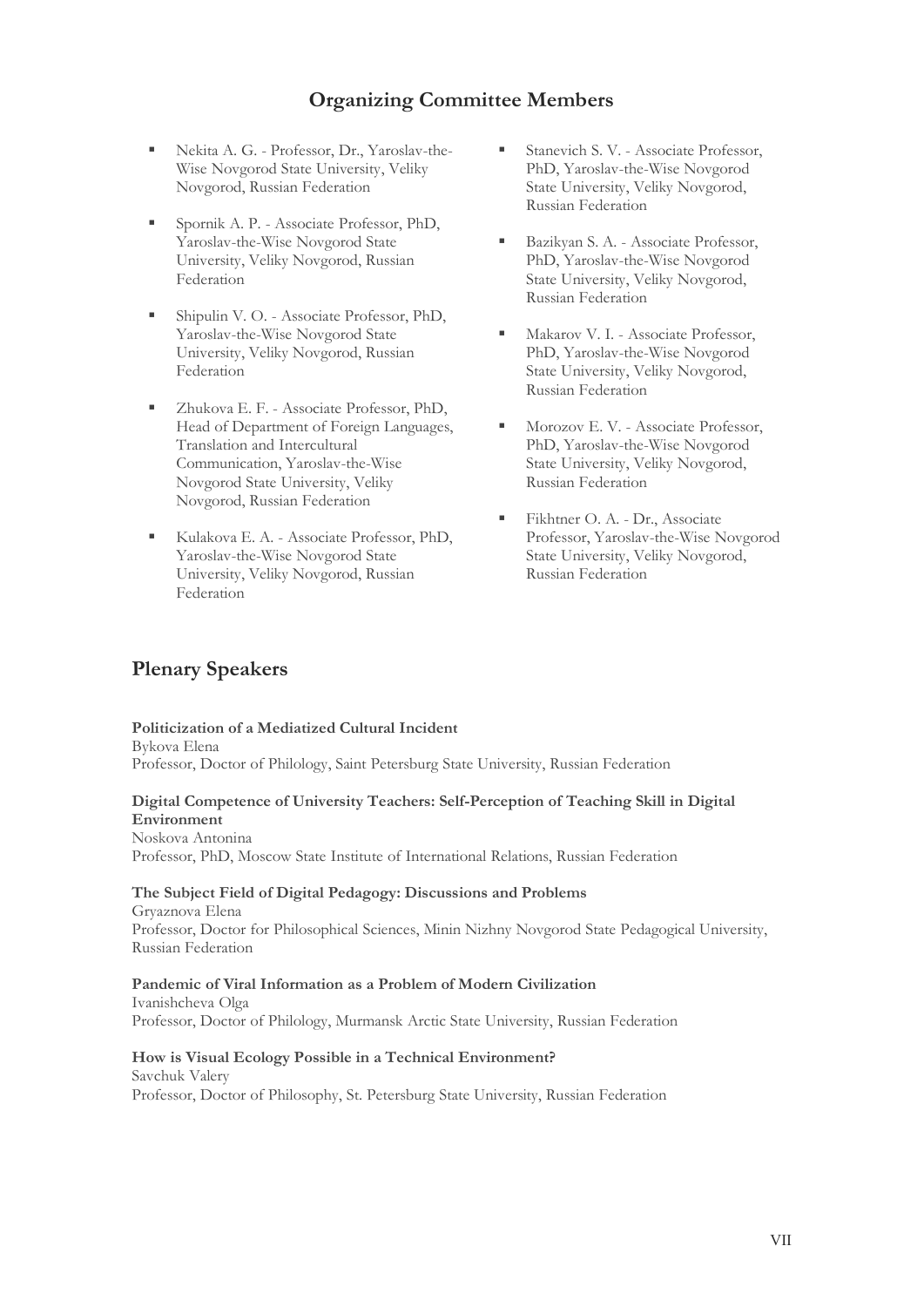## **Table of Contents**

#### **No: 1**

Title: Digital Mythology: A New Direction in the Study of Social Myths *Pages: 1 - 7* Author(s): Denis S. Artamonov, Elena N. Medvedeva, Sophia V. Tikhonova, Zoia A. Slivnaia

#### **No: 2**

Title: Politicization of a Mediatized Cultural Incident *Pages: 8 - 15* Author(s): Elena V. Bykova, Dmitry P. Gavra

#### **No: 3**

Title: Myth in the Structure of Mass Consciousness of the Digital Era Society *Pages: 16 - 23* Author(s): Natalya F. Svoboda, Olga B. Vorobeva

#### **No: 4**

Title: Digital Agenda at the Municipal Level in Russia: Study of Official Discourse *Pages: 24 - 32* Author(s): Anastasia Yu. Sizonenko, Anna A. Gnedash, Veronika V. Katermina

#### **No: 5**

Title: The Significance of Lotman'S Semiotics of Culture for the Modern Ideologies Theory *Pages: 33 - 40* Author(s): Ilya V. Demin

#### **No: 6**

Title: Viral Information Pandemic as a Problem of Modern Civilization *Pages: 41 - 46* Author(s): Olga N. Ivanishcheva, Helge Räihä, Christina von Post

#### **No: 7**

Title: Sociology on Prospects of Robotization and Digitalization of Russian Society *Pages: 47 - 54* Author(s): Marionella A. Kipriyanova, Sergey N. Smolnikov

#### **No: 8**

Title: Changing Labor Values Concepts and the Role of New Social Technologies *Pages: 55 - 64* Author(s): Olga A. Moskvitina

#### **No: 9**

Title: Transition of Businesses to Online in the Covid-19 Pandemic *Pages: 65 - 72* Author(s): Elena A. Borkova, Nataliia K. Temnova, Vladimir A. Plotnikov

#### **No: 10**

Title: Mythology of Information-Digital Space of Historical Reality Picture *Pages: 73 - 79* Author(s): Aleksey G. Stepanov

#### **No: 11**

Title: Myth in the Forming Information Society *Pages: 80 - 86* Author(s): Victoria A. Khrapova, Liudmila V. Shcheglova, Alexandr L. Strizoe, Maria A. Latysheva, Anastasia Y. Marchenko

#### **No: 12**

Title: Internet-Ochlocracy or Information Dictate: On Communicative Space Regulation in Digital Era *Pages: 87 - 93* Author(s): Vsevolod O. Shipulin, Nikolay A. Kashchey, Stanislava A. Bazikyan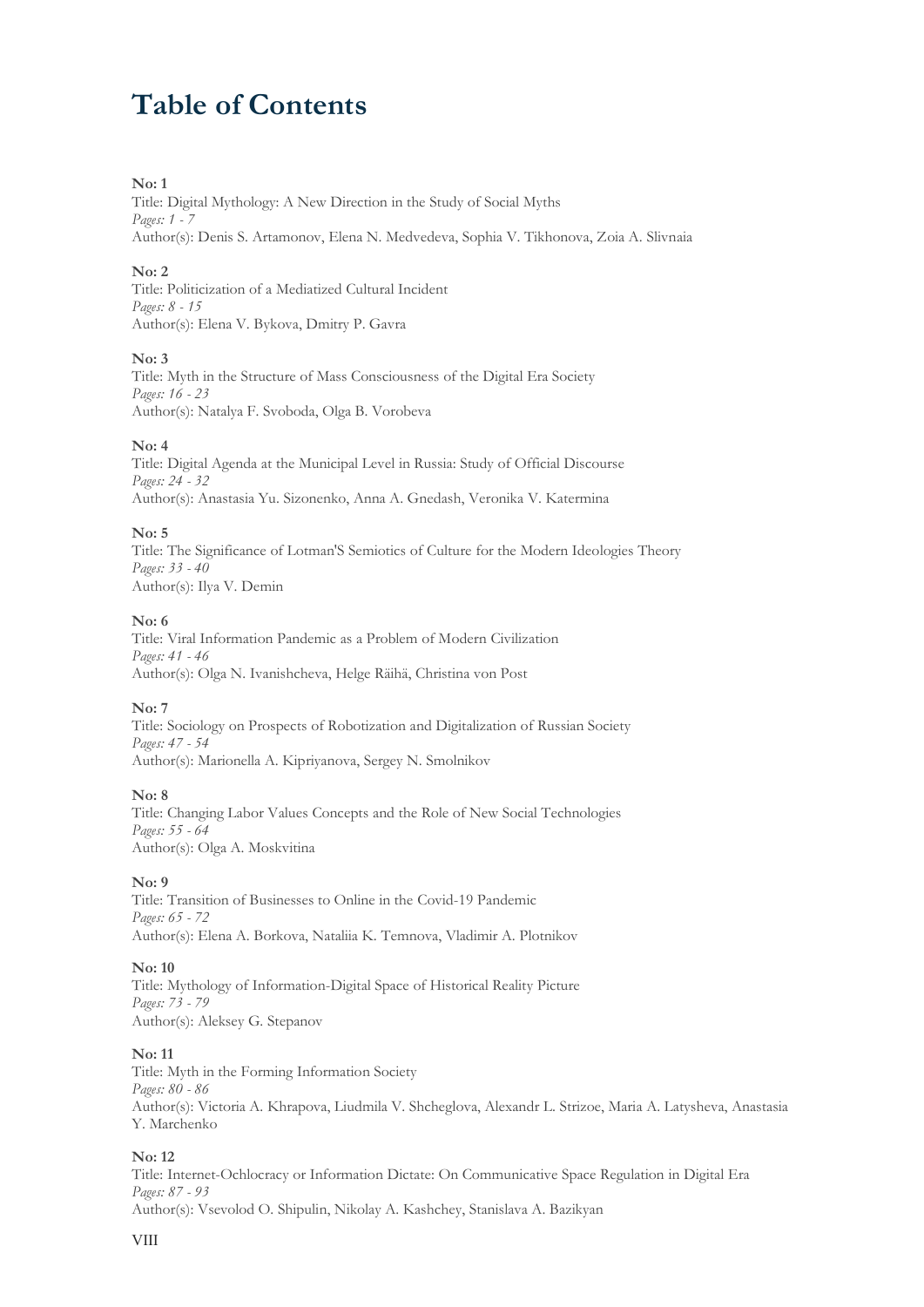Title: The Trickster as an Archetype in the Digital Media Spaсe *Pages: 94 - 102* Author(s): Elena N. Kornilova, Artem S. Kuznetsov

#### **No: 14**

Title: Legal Informatization as an Element of Media Mythology: Historical Roots and Modernity *Pages: 103 - 110* Author(s): Svetlana I. Mitina

#### **No: 15**

Title: Interconnection of Intellectualization of Economy and Transformation of Modern Education *Pages: 111 - 118* Author(s): Oxana A. Fikhtner, Tamara L. Salova

#### **No: 16**

Title: The "Woman Professor" Mythologem Created by Artistic Cinema *Pages: 119 - 128* Author(s): Natalya R. Saenko, Polina S. Volkova, Vadim V. Kortunov, Veronika A. Perederiy, Huang Zehuan

#### **No: 17**

Title: Virtualization and Digitalization of Society as Factors of Sociocultural Acceleration *Pages: 129 - 135* Author(s): Natalya R. Saenko, Polina S. Volkova, Anna G. Luginina, Lyudmila V. Shcheglova, Vadim V. Kortunov

#### **No: 18**

Title: Myths of Online Civil Society *Pages: 136 - 143* Author(s): Diana A. Budko, Anna V. Volkova, Tatiana A. Koulakova

#### **No: 19**

Title: Strategy for the Global Trade War in the Digital Economy *Pages: 144 - 150* Author(s): Natalya S. Frolova

#### **No: 20**

Title: Modern University as a Driver of Growth of the Regional Digital Economy *Pages: 151 - 160* Author(s): Oxana A. Fikhtner

#### **No: 21**

Title: "Soft Power" of The West in the "Cold War" with Soviet Mythologemes *Pages: 161 - 167* Author(s): Vasiliy A. Smirnov, Sergey A. Malenko, Andrey G. Nekita

#### **No: 22**

Title: Mythologization of Alexander Nevsky in Historical Memory *Pages: 168 - 174* Author(s): Daniil A. Bessudnov

#### **No: 23**

Title: "Villainous Aliens": Mythologizing Swedish Presence in Novgorod *Pages: 175 - 181* Author(s): Elizaveta M. Popova

#### **No: 24**

Title: Decline of Hanseatic-Russian Trade at the End 15th Century: Mythology-Reality Balance *Pages: 182 - 188* Author(s): Artem V. Ushakov

#### **No: 25**

Title: Trade Myths: Narva Authorities and Novgorod Merchantry in the 15th Century *Pages: 189 - 195* Author(s): Valentina A. Yakunina, Marina B. Bessudnova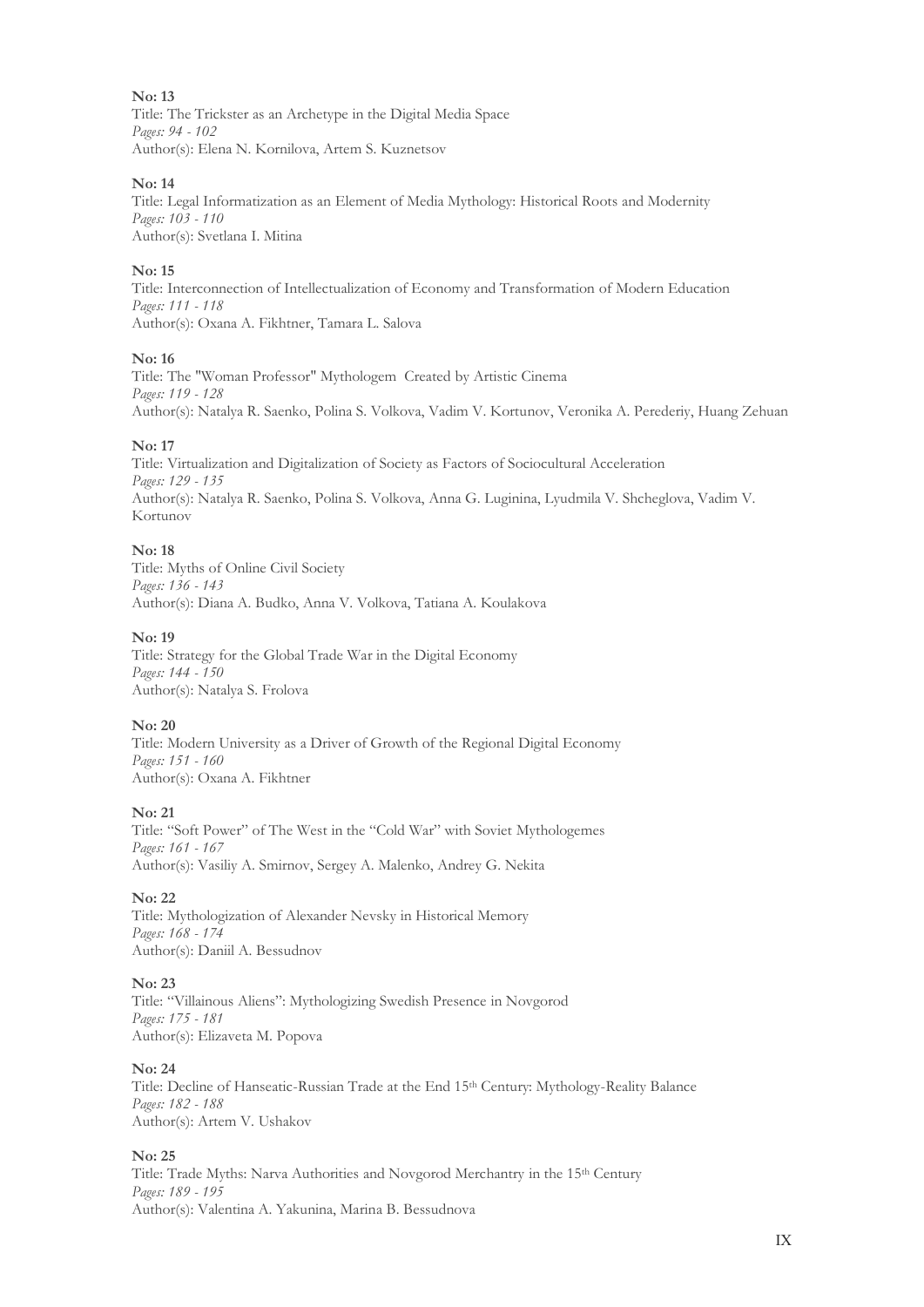#### **No: 26** Title: Mythologization of Time and Space of Power in the Spanish Language *Pages: 196 - 203* Author(s): Oleg K. Shevchenko, Sergey A. Malenko, Andrey G. Nekita

### **No: 27**

Title: Political Rhetoric and Communicative Society in the Digital Era *Pages: 204 - 210* Author(s): Nikolay A. Kashchey, Vsevolod O. Shipulin, Stanislava A. Bazikyan

## **No: 28**

Title: The Mytf of Statrhood: From Microstates to Virtual States *Pages: 211 - 217* Author(s): Evgenii V. Morozov

## **No: 29**

Title: Preconditions and Starting Attitudes of the General Theory of Myth *Pages: 218 - 225* Author(s): Andrey V. Stavitskiy, Sergey A. Malenko, Andrey G. Nekita

#### **No: 30**

Title: The Digitalization of the University and Higher Education Ethics *Pages: 226 - 232* Author(s): Andrey V. Prokofyev

#### **No: 31**

Title: How is Visual Ecology Possible in a Technical Environment? *Pages: 233 - 239* Author(s): Valery V. Savchuk, Konstantin A. Ocheretyany

#### **No: 32**

Title: The Yalta World (1945-2021) as a Mythological Construct *Pages: 240 - 246* Author(s): Oleg K. Shevchenko, Andrey G. Nekita, Sergey A. Malenko

#### **No: 33**

Title: Algorithmic Basis of Battle Neural Networks and Crisis Phenomena in Modern Society *Pages: 247 - 255* Author(s): Ibragim E. Suleimenov, Oleg A. Gabrielyan, Sergey A. Malenko, Yelizaveta S. Vitulyova, Andrey G. Nekita

#### **No: 34**

Title: Ancient Magic of Imagination and Modern Digital Technologies *Pages: 256 - 262* Author(s): Alexander V. Motorin

#### **No: 35**

Title: Biopolitical Framework for Socially Fair and Effective Taxation *Pages: 263 - 269* Author(s): Alexander P. Spornik, Maksim V. Ilichev, Sergey A. Malenko, Andrey G. Nekita

#### **No: 36**

Title: Principles of Fair And Efficient Taxation in the Context of Digitalization *Pages: 270 - 276* Author(s): Maksim V. Ilichev, Alexander P. Spornik, Sergey A. Malenko, Andrey G. Nekita, Rostislav O. Smirnov

#### **No: 37**

Title: "Soft Power" in Mythology of Soviet Civilization: Soviet Intelligentsia's Value System Transformation *Pages: 277 - 283* Author(s): Vasiliy A. Smirnov, Sergey A. Malenko, Andrey G. Nekita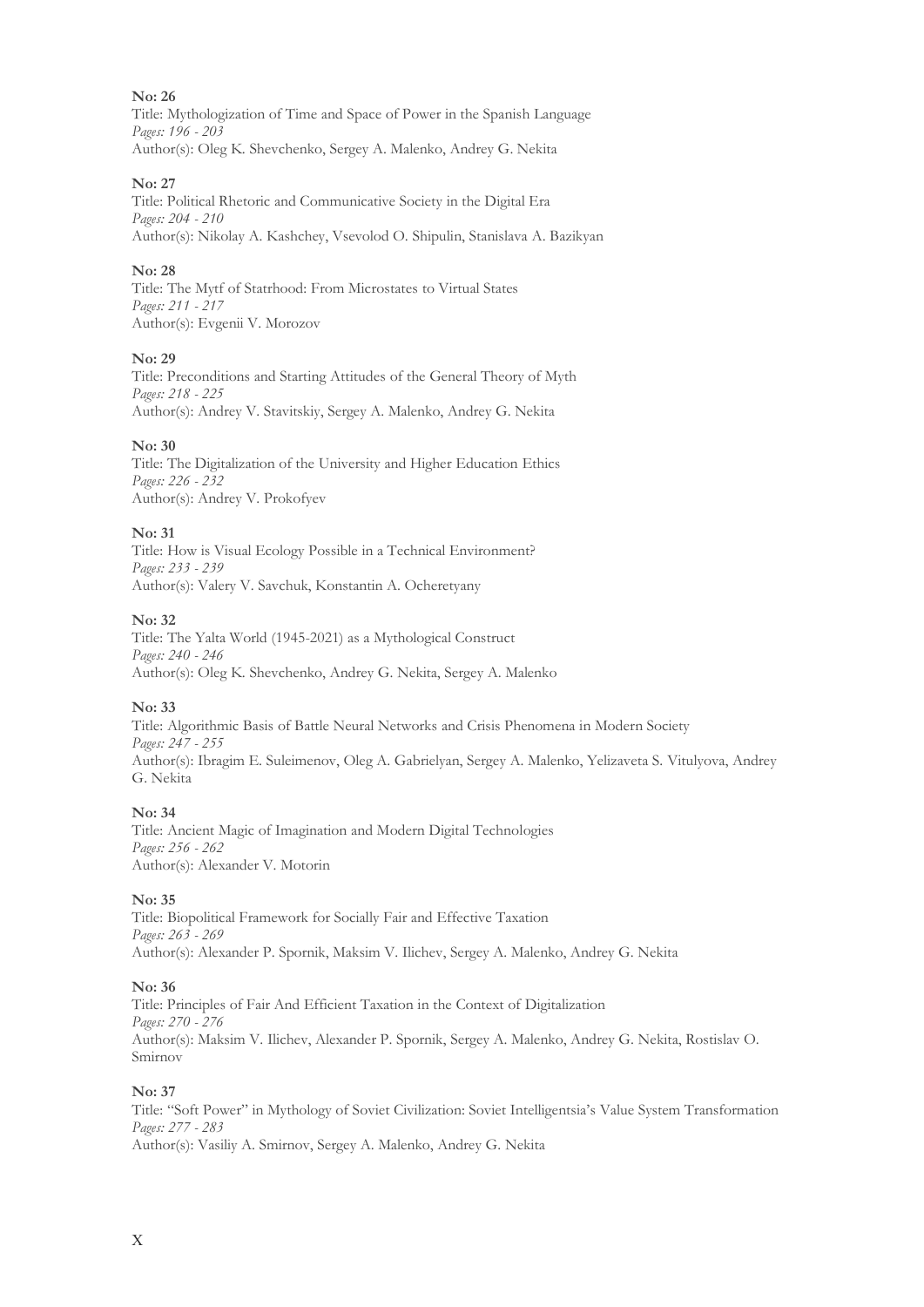Title: Archetypal Film Mythology of Visual Existentialism in Ideological Construction of Soviet Man *Pages: 284 - 291* Author(s): Sergey A. Malenko, Andrey G. Nekita, Vasiliy A. Smirnov, Alexander P. Spornik

#### **No: 39**

Title: Archetypical Visualization of Childhood in the Cinomythology of a Soviet Man *Pages: 292 - 298* Author(s): Andrey G. Nekita, Sergey A. Malenko, Vasiliy A. Smirnov, Alexander P. Spornik

#### **No: 40**

Title: Civic Duty and the Empire: Images and Metaphors in US Media Mythologies *Pages: 299 - 304* Author(s): Sergei O. Buranok

#### **No: 41**

Title: The Verbal Thinking Activity of the Linguistic Identety in Digitalization Space *Pages: 305 - 313* Author(s): Polina S. Volkova, Natalya R. Saenko, Elena R. Antonenko, Dariya I. Novoseletskaya, Evgeniya S. Orehova

#### **No: 42**

Title: Organization of the Digital Educational Space for Foreigners of the Pre-University Level *Pages: 314 - 320* Author(s): Elena V. Kovalykh, Natalia S. Molchanova, Lyubov S. Golovina

#### **No: 43**

Title: Functional and Semantic Features of Hypertext Links in Online Informational Newspaper Texts *Pages: 321 - 327* Author(s): Marina I. Paramonova

#### **No: 44**

Title: Literary Cinematograpic Component in «Seventeen Moments of Spring» by Yu. Semyonov *Pages: 328 - 334* Author(s): Oksana Efimova, Tatyana Igosheva

#### **No: 45**

Title: Semantic Processes in the French Language Economic Vocabulary *Pages: 335 - 341* Author(s): Elena Kulakova

#### **No: 46**

Title: Technologies in the Internet Poetry: Expectations and Reality *Pages: 342 - 348* Author(s): Ekaterina A. Abrosimova, Irina V. Kulamikhina

#### **No: 47**

Title: Regional Digital Cluster of Traditional Verbal Culture *Pages: 349 - 356* Author(s): Natalia Bolshakova, Lina Vorobeva, Zinaida Mitchenko, Maja Muratova, Galina Ploschuk

#### **No: 48**

Title: Transformation of Folk Myth: From Legends to Internet Memes About Pushkin *Pages: 357 - 364* Author(s): Nadezhda F. Lishchenko, Ilona V. Moteyunayte, Lyubov A. Yurchuk

#### **No: 49**

Title: Modernizing Language Courses in Digital Education: A Coup or Changing the Scenery? *Pages: 365 - 371* Author(s): Svetlana V. Lukyanova, Julia N. Grickevich, Vadim K. Andreev, Larisa M. Popkova, Irina N. Korenetskaya

#### **No: 50**

Title: Bilingualism and Modern Electronic Resourсes *Pages: 372 - 380* Author(s): Kristina V. Soboleva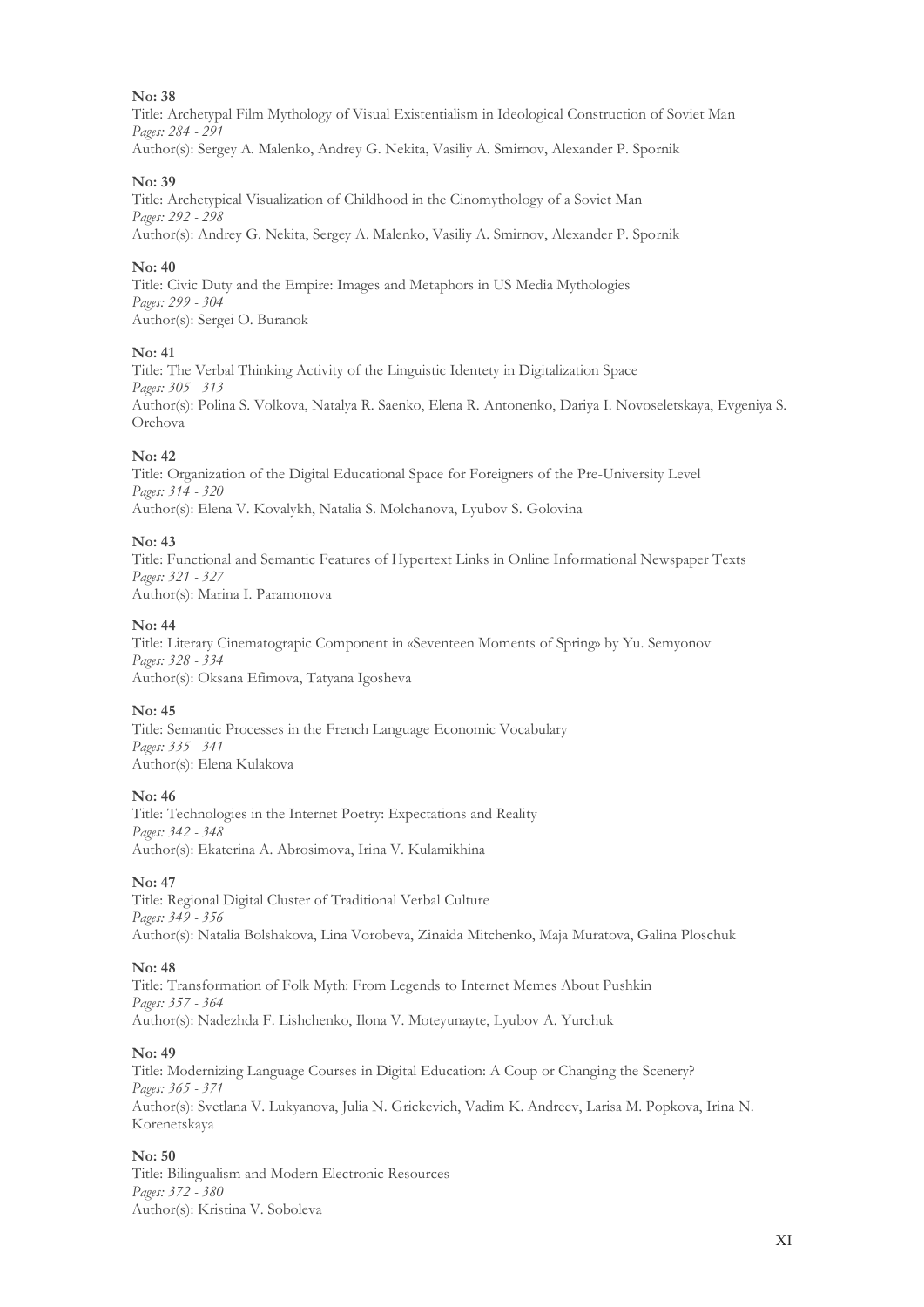Title: Digital Technologies and Their Impact on Values in the Context Of Education *Pages: 381 - 387* Author(s): Alexandra P. Ushakova, Svetlana A. Shishkina, Alexander A. Shuklin, Makka M. Patieva, Elvira A. Pirverdieva

#### **No: 52**

Title: Anti-Mith of Book: The Concept Ecplication in the Context of Digital Environment *Pages: 388 - 395* Author(s): Alexandra P. Filimonova, Shara M. Mazhitayeva, Dmitry V. Sizov

#### **No: 53**

Title: Novgorod Literary Journey as a Part of the Russian Literature Local Text *Pages: 396 - 402* Author(s): Tatyana S. Knyazeva

#### **No: 54**

Title: New Ethics in the Grammar and Lexicon of Russian Media *Pages: 403 - 411* Author(s): Alexander V. Kobyakov

#### **No: 55**

Title: Digital Literature Teaching as Communicational Practice *Pages: 412 - 418* Author(s): Ludmila A. Kapitanova, Galina G. Maslova

#### **No: 56**

Title: Regional Variants of the Russian Literary Language: Situation in Sevastopol *Pages: 419 - 426* Author(s): Yuriy L. Sitko, Olga G. Rovnova, Olga A. Kuzina

#### **No: 57**

Title: Actualization of Reader Communication in the Digital Age (Creating a Longrid) *Pages: 427 - 433* Author(s): Tamara P. Kovina, Valentina V. Ledeneva

#### **No: 58**

Title: The Image of a Woman in Russian Songs as a Sociocultural Reflection *Pages: 434 - 443* Author(s): Natalia Viatkina, Raisa Shchukina, Alena Lukinyh, Daria Ponomareva

#### **No: 59**

Title: The Language of German Politics: Depolitonyms *Pages: 444 - 450* Author(s): Olga A. Tkachenko

#### **No: 60**

Title: On Culture in Deutschewelle: Axiology of The Eternal in Media *Pages: 451 - 457* Author(s): Angelina A. Barysheva, Aleksandra L. Semenova

#### **No: 61**

Title: Axiological Interaction of 'Ours' and 'Theirs' in the American Media Discourse *Pages: 458 - 465* Author(s): Elena V. Gordienko

#### **No: 62**

Title: Intercultural Awareness in Times of Virtual Students Mobility *Pages: 466 - 473* Author(s): Irina A. Ushanova, Ksenija Vossmiller

#### **No: 63**

Title: Teaching Latin for Medical Students In Context of Digital Transformation of Education *Pages: 474 - 480* Author(s): Svetlana V. Stanevich, Irina G. Nazarova, Nataljya G. Medvedeva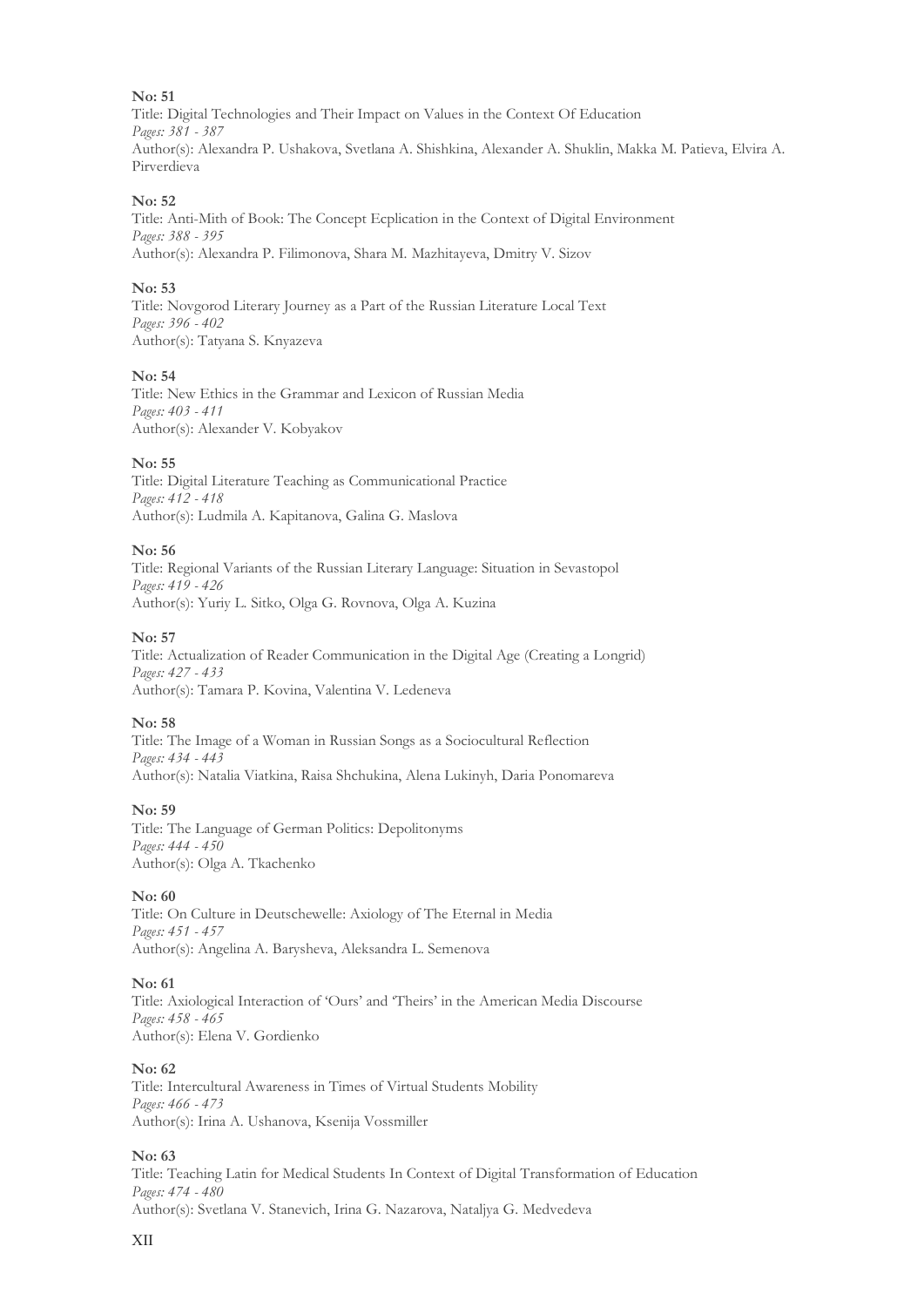Title: Benjamin Disraeli's Literary Heritage in Bret Harte's Parody "Lothaw" *Pages: 481 - 486* Author(s): Lyubov A. Ivanova, Elena F. Zhukova

#### **No: 65**

Title: The Pragmatic Role of Intensifiers in American Media Political Discourse *Pages: 487 - 493* Author(s): Elena A. Lebedeva

#### **No: 66**

Title: Means of Creating Suggestive Impressionist Text *Pages: 494 - 500* Author(s): Janna V. Sokolovskaya, Maria V. Zabotina

#### **No: 67**

Title: Language As A Means Of Expressing Identity In An Intercultural Context *Pages: 501 - 508* Author(s): Polina G. Astashkina

#### **No: 68**

Title: Motivational Potential of Occasionalisms for Newspaper Reading *Pages: 509 - 515* Author(s): Elena E. Roze, Natalya V. Vodolazhchenko

#### **No: 69**

Title: Spotlight on Mythoconcepts in a Digital Context *Pages: 516 - 522* Author(s): Elena M. Shevchenko, Olga N. Prokhorova, Igor V. Chekulai, Konstantin V. Zhukov, Vladislav A. Kuchmistyy

#### **No: 70**

Title: Mythological Symbolism and Communicative Strategies in the Political Discourse of Joe Biden *Pages: 523 - 530* Author(s): Yelena Petrova, Oksana Bogemova

#### **No: 71**

Title: Colta.Ru Online Publication in the Modern Media Space: The Kulturtrager Function *Pages: 531 - 538* Author(s): Stanislava A. Bazikyan, Vsevolod O. Shipulin, Nikolay A. Kashchey

#### **No: 72**

Title: Тhe Other as a Sacred Principle of National Meanings *Pages: 539 - 545* Author(s): Sergey A. Shamin, Sergey A. Malenko

**No: 73**

Title: Left-Wing Ideologies in the Modern Socio-Cultural Space of Russia and the West *Pages: 546 - 552* Author(s): Dmitry V. Losev

#### **No: 74**

Title: Propaganda of Individualism and Alienation in Modern Mass Culture *Pages: 553 - 559* Author(s): Dmitry V. Losev, Sergey A. Malenko, Andrey G. Nekita

#### **No: 75**

Title: Social Determination Factor in the Implementation of State Information Policy Tasks *Pages: 560 - 569* Author(s): Galina Krasnova, Alexandr Markov, Elena Podstavko, Vitaly Semenov

#### **No: 76**

Title: Leo Tolstoy in the Internet Space: Representation, Image, Stereotype, Myth *Pages: 570 - 577* Author(s): Veronika I. Abramova, Iuliia V. Arkhangelskaya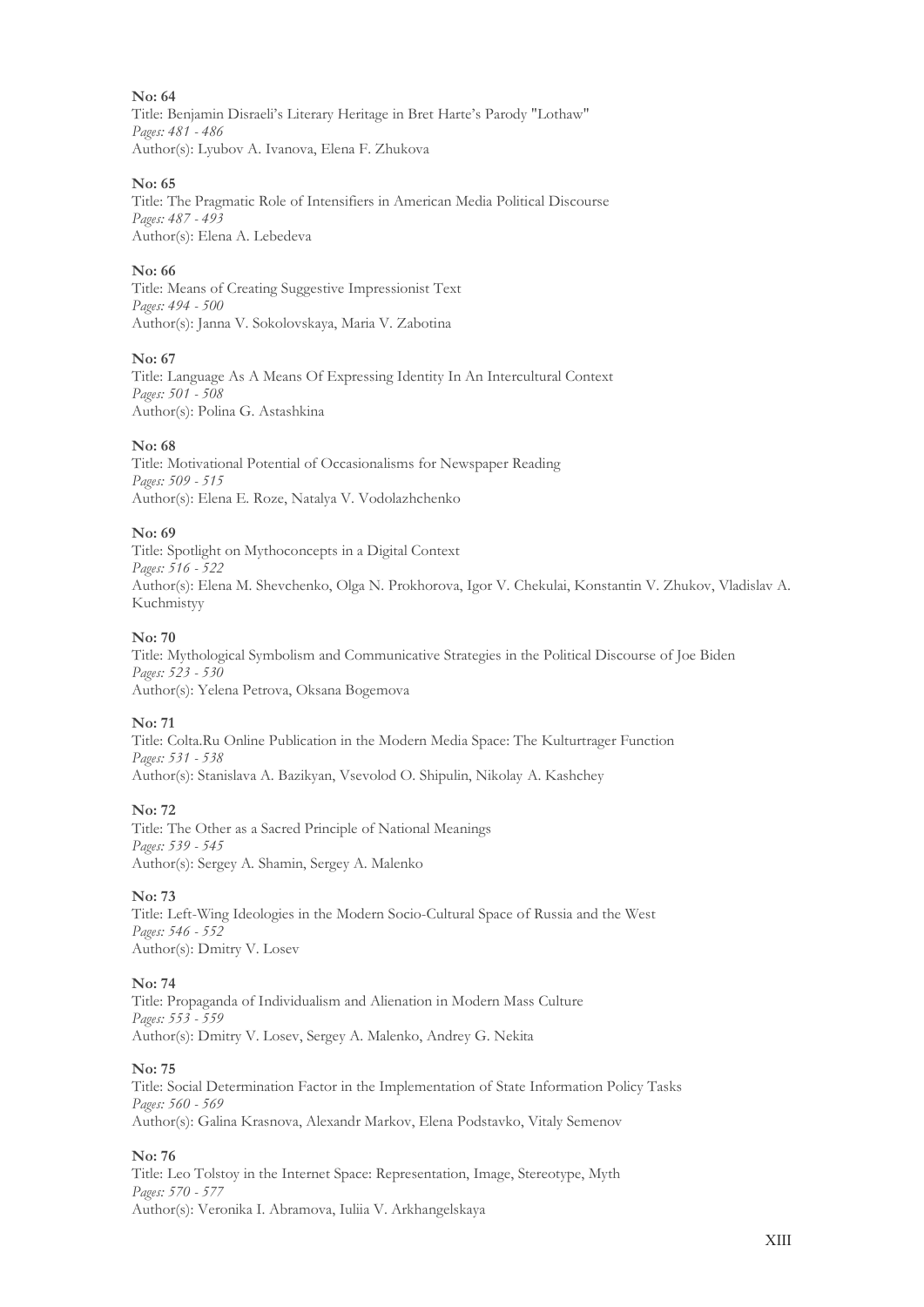Title: Perpetual vs. Permanent: Theatre and Digitalization – Friends or Foes? *Pages: 578 - 585* Author(s): Liudmila A. Borbotko, Ekaterina M. Vishnevskaya

#### **No: 78**

Title: Integration of Digital Technologies into the Sphere of Culture And Arts *Pages: 586 - 592* Author(s): Marina A. Kindzerskaya, Anna D. Dotsenko, Dildora Ergasheva, Alexandr G. Rubtsov, Alexey A. Chernyshev

#### **No: 79**

Title: Criticism of the Digital Functioning of the Russian Cultural Industry *Pages: 593 - 598* Author(s): Nataliya A. Malshina

#### **No: 80**

Title: The Decline of Europe Doctrine in Russian Religious Philosophy *Pages: 599 - 606* Author(s): Vyacheslav T. Faritov, Ilya V. Demin

#### **No: 81**

Title: A New Bestiary for the Digital Age *Pages: 607 - 614* Author(s): Julia V. Khvastunova

#### **No: 82**

Title: Interpretation of the Myth in the "Prince Of Central Planning" by V. Pelevin *Pages: 615 - 621* Author(s): Elena L. Iakovleva

#### **No: 83**

Title: Russian Orthodox Church and Malankara Orthodox Church: New Perspectives of Dialogue? *Pages: 622 - 628* Author(s): Daniil E. Krapchunov, Elena V. Maximova

#### **No: 84**

Title: Representation of City Cultural Memory Narratives in the Digital Era *Pages: 629 - 636* Author(s): Natalya G. Fedotova

#### **No: 85**

Title: Faculty Perfectionism and University Human Resource Management *Pages: 637 - 643* Author(s): Yulia A. Filyasova

#### **No: 86**

Title: Man in The Space of Digital Culture *Pages: 644 - 650* Author(s): Dmitry V. Losev

#### **No: 87**

Title: Dynamics of Nation Personal Meanings in Context of Individualization of the Sacred *Pages: 651 - 657* Author(s): Sergey A. Shamin, Sergey A. Malenko

#### **No: 88**

Title: Organizational Culture as a Condition for Forming Personnel Identity *Pages: 658 - 666* Author(s): Valery K. Potemkin, Darya V. Velmisova, Andrei A. Akhtirskii

#### **No: 89**

Title: "Creepypasta": Images of Waiting for Death and Danger in the Online Space *Pages: 667 - 673* Author(s): Olga V. Fedina, Sergey A. Malenko, Andrey G. Nekita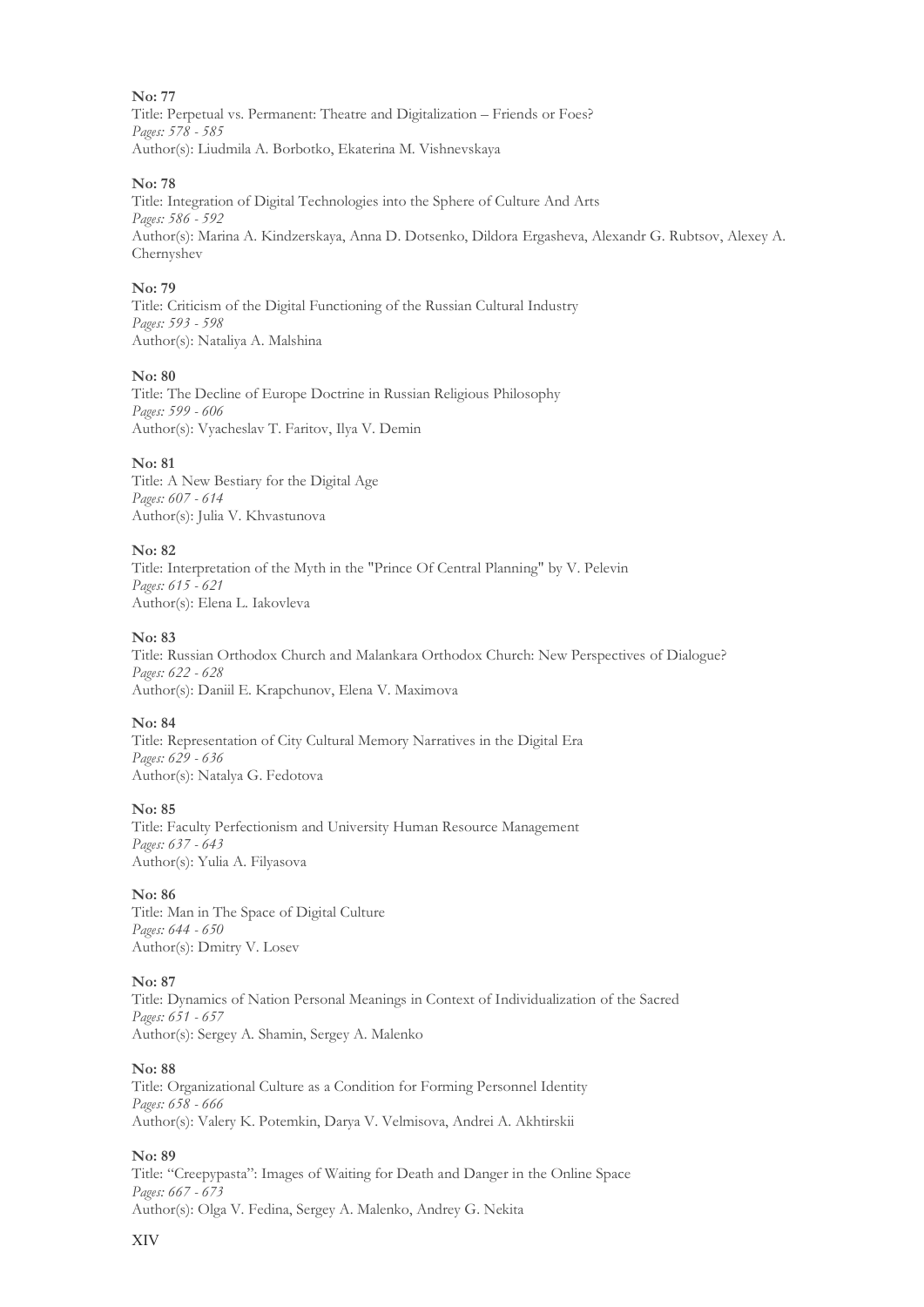**No: 90** Title: Internet as a Factor of Negative Political Identity of Students *Pages: 674 - 680* Author(s): Mikhail S. Konstantinov

#### **No: 91**

Title: Freedom of Belief and Ecological Consciousness in India *Pages: 681 - 687* Author(s): Daniil E. Krapchunov, Elena V. Maximova

#### **No: 92**

Title: Methodology for Studying the Influence of Social Engineering *Pages: 688 - 697* Author(s): Daria N. Karpova

#### **No: 93**

Title: The Heroine Myth: The Little Woman's Transformation From Literature to Cinema *Pages: 698 - 706* Author(s): Larisa V. Peigina

#### **No: 94**

Title: Edtech Companies In Russia and Their Impact on the Lifelong Learning Trend *Pages: 707 - 713* Author(s): Olga L. Vyatkina

#### **No: 95**

Title: Cinema as a Symbol of Unspirituality in the Novel "The Devil's Doll" *Pages: 714 - 720* Author(s): Olga E. Vanyushkina

#### **No: 96**

Title: The Role of Digitalization in the Process of Personnel Identity Formation *Pages: 721 - 729* Author(s): Valery K. Potemkin, Darya V. Velmisova, Andrei A. Akhtirskii

#### **No: 97**

Title: Gender as a Factor of Normalization of Personal Identity in Feminism *Pages: 730 - 737* Author(s): Vladimir Erokhin

#### **No: 98**

Title: Sociological Basis of Economic and Legal Problems of Insolvency (Bankruptcy) *Pages: 738 - 744* Author(s): Olga K.Kremleva, Margarita Ya. Kremleva, Georgy G. Bernazky, Iana Ia. Klementovichus, Tatiana P. Beliaeva

#### **No: 99**

Title: Project Activity of Students-Philologists in the Conditions of Digitalization of Education *Pages: 745 - 752* Author(s): Nadezhda F. Lishchenko, Ilona V. Motejunaite, Lyubov' A. Yurchuk

#### **No: 100**

Title: Historical Memory as Young People Civic Identity Formation Resource in Digitalization Context *Pages: 753 - 760* Author(s): Alexander Yu. Rozhkov, Timofey A. Runaev, Elena S. Studenikina, Mariia V. Dontsova

#### **No: 101**

Title: Online Course Architecture and Implementation: Issues of Professional and Social Interaction *Pages: 761 - 767* Author(s): Galina V. Varakina, Olga G. Kuprina, Valentina V. Azarova, Natalia V. Yakushkina

#### **No: 102**

Title: The "Recore" Methodological Case for Language Teachers Working with Cinematic Discourse *Pages: 768 - 775*

Author(s): Iren Yu. Gats, Olga M. Aleksandrova, Irina N. Dobrotina, Andrey G. Narushevich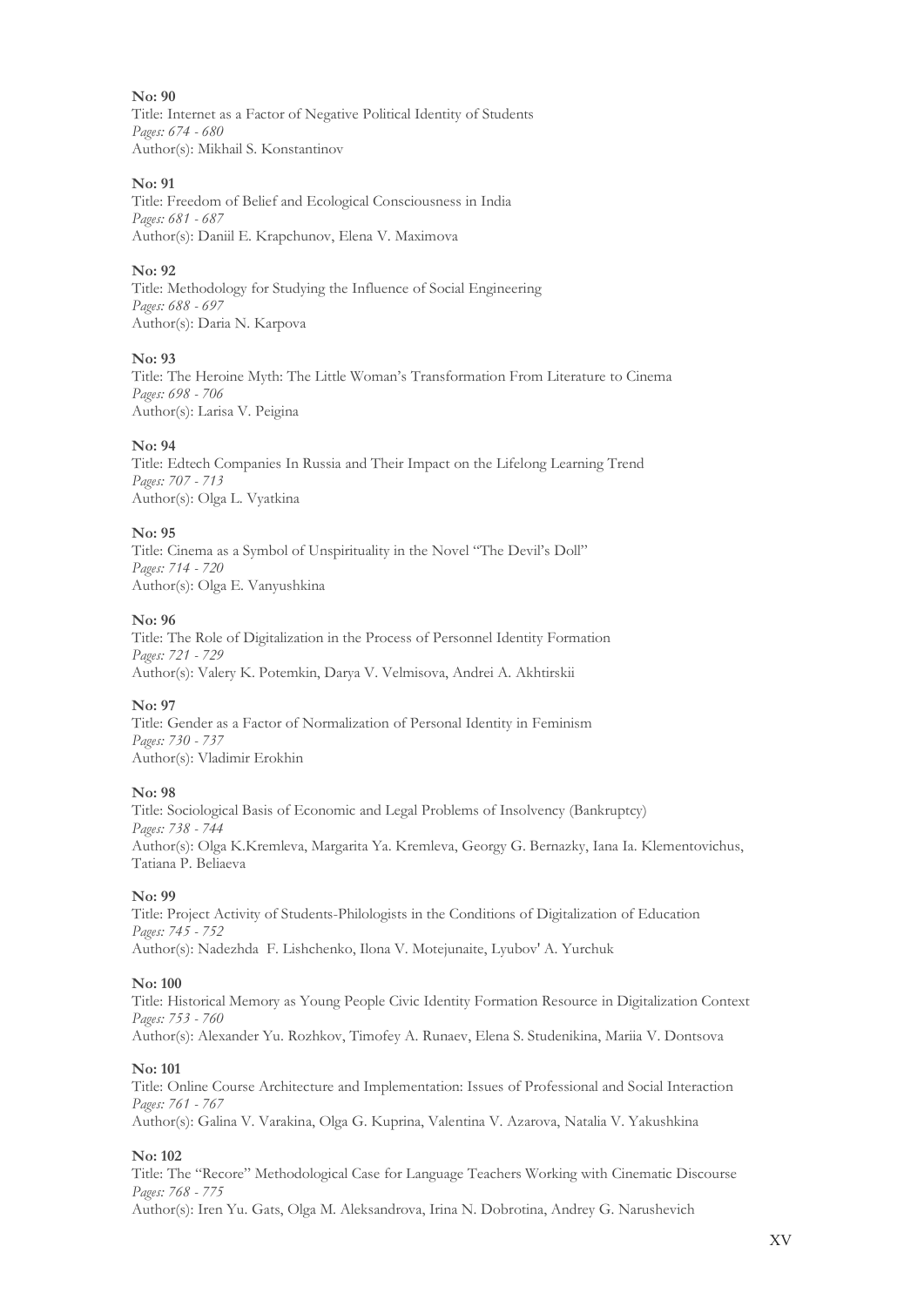Title: The Subject Field of Digital Pedagogy: Discussions and Problems *Pages: 776 - 782* Author(s): Elena V. Gryaznova, Aleksey G. Goncharuk, Svetlana V. Pronina, Pierre C. Rutayisire, Ilya A. Treushnikov

#### **No: 104**

Title: Image of a Teacher in the Context of Digital Pedagogy *Pages: 783 - 789* Author(s): Irina N. Korenetskaya, Anna A. Kuzmichenko, Svetlana F. Matsevich, Tatiana D. Kobzeva

#### **No: 105**

Title: Digital Educational Resources in Teaching Humanities Based on Axiological Approach *Pages: 790 - 797* Author(s): Elena S. Zakirova, Elena V. Kulikova, Alina R. Reva, Alexey V. Solyankin, Mikhail V. Yudin

#### **No: 106**

Title: Age Peculiarities of Intellectual Abilities of Schoolchildren *Pages: 798 - 806* Author(s): Vladimir I. Shapovalov, Igor B. Shuvanov, Victoria P. Shuvanova

#### **No: 107**

Title: Financial Literacy for Preschool Children in a Digital Society *Pages: 807 - 815* Author(s): Irina A. Donina, Marina S. Zadvornaya, Alexander G. Shirin

#### **No: 108**

Title: Modern Approaches to Professional Training of Future Teachers (The Personnel Reserve Project) *Pages: 816 - 823* Author(s): Elena A. Smirnova, Irina A. Donina, Svetlana N. Vodneva

#### **No: 109**

Title: Creativity of Teacher in Conditions of Digital Transformation of Education *Pages: 824 - 831* Author(s): Irina A. Donina, Karine R. Khachaturova

#### **No: 110**

Title: Digital Pedagogy: Trends of the Modern School *Pages: 832 - 839* Author(s): Karine R. Khachaturova, Irina A. Donina, Еkaterina E. Donina

#### **No: 111**

Title: Pedagogical and Educational Innovation in Cross-Multi-Dimensional Educational Environments *Pages: 840 - 848* Author(s): Ksenia A. Elistratova, Irina A. Donina, Vasily P. Panasyuk

#### **No: 112**

Title: Teacher Readiness for Digital Transformation of the Educational Process *Pages: 849 - 855* Author(s): Svetlana N. Vodneva, Irina A. Donina, Tatyana E. Klets

#### **No: 113**

Title: Digital Competence of University Teachers: Self-Perception of Skills in Online-Environment *Pages: 856 - 863* Author(s): Antonina V. Noskova, Daria V. Goloukhova, Elena I. Kuzmina

#### **No: 114**

Title: Legal Forms of Financing Us Universities: Law, Practice and Social Policy *Pages: 864 - 870* Author(s): Olga K. Kremleva, Oleg A. Gorodov, Sergey B. Glushschenko, Elena N. Didkovskaya, Natalia V. Muller